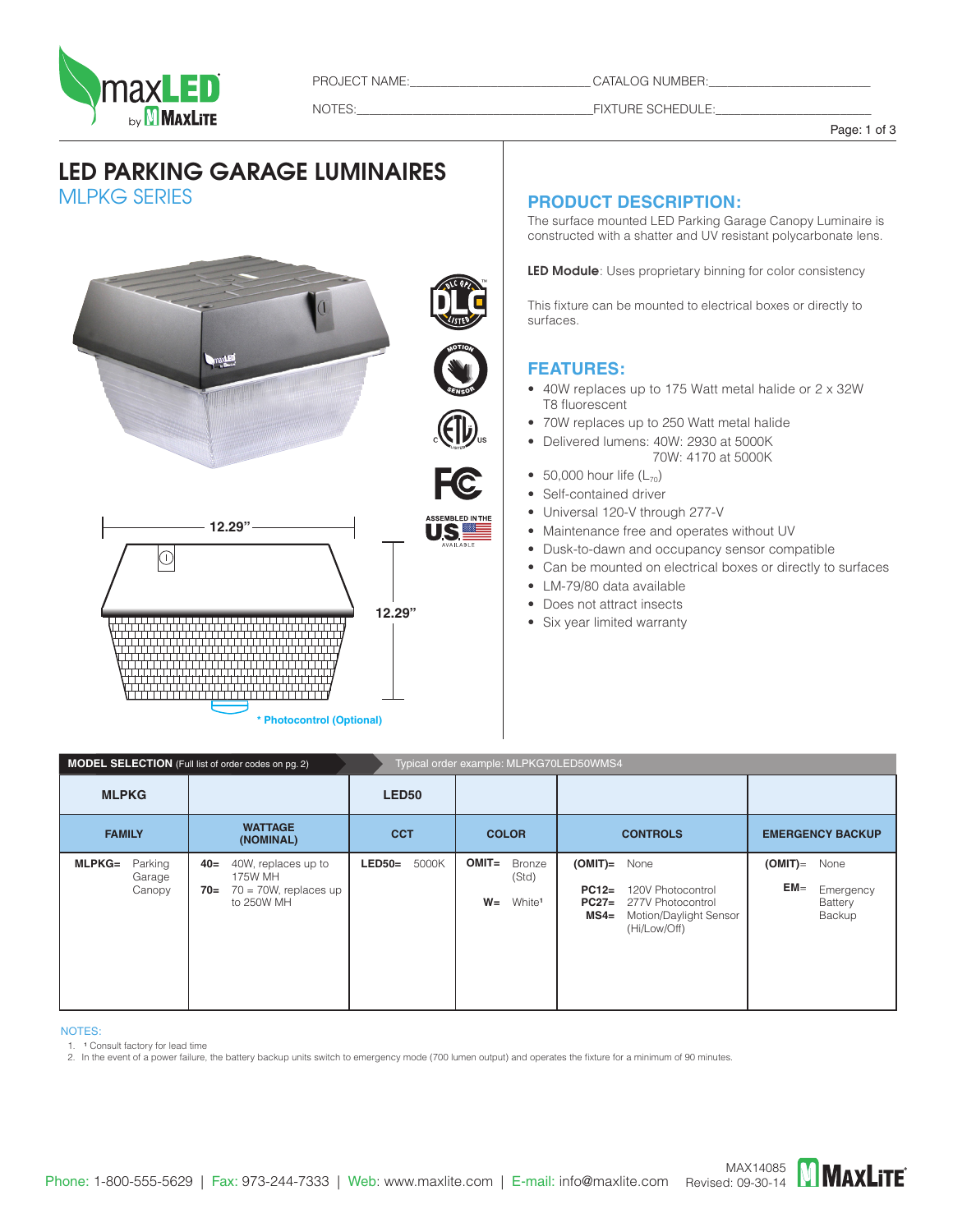

# LED PARKING GARAGE LUMINAIRES MLPKG SERIES

| <b>SPECIFICATIONS:</b> |                              | MLPKG40LED50                          | <b>MLPKG70LED50</b> |  |  |
|------------------------|------------------------------|---------------------------------------|---------------------|--|--|
| <b>ITEM</b>            | <b>SPECIFICATION</b>         | <b>DETAILS</b>                        | <b>DETAILS</b>      |  |  |
|                        | Power Consumption (W)        | 37                                    | 53                  |  |  |
|                        | Lumens Delivered (Im)        | 2930                                  | 4040                |  |  |
|                        | Efficacy (Im/W)              | 79                                    | 76                  |  |  |
| <b>GENERAL</b>         | CRI                          | 70                                    |                     |  |  |
| <b>PERFORMANCE</b>     | Color Temperature            | 5000K                                 |                     |  |  |
|                        | Spacing Criteria             | Available Upon Request                |                     |  |  |
|                        | <b>Color Consistency</b>     | Proprietary binning for uniform color |                     |  |  |
|                        | L70 Lifetime (hours)         | 50,000                                |                     |  |  |
| <b>ELECTRICAL</b>      | Power Factor                 | 0.9                                   |                     |  |  |
|                        | Input Voltage                | 120-277V standard                     |                     |  |  |
|                        | Weight                       | 11.00 lbs                             | 12.10 lbs           |  |  |
|                        | Housing                      | Powder Coat Painted Aluminum          |                     |  |  |
| PHYSICAL               | Lens                         | High Impact Polycarbonate             |                     |  |  |
|                        | Mounting                     | Fits electrical box or mount directly |                     |  |  |
|                        | <b>Operating Temperature</b> | -30°F to 130°F                        |                     |  |  |
|                        | Humidity                     | 20-85% RH, non-condensing             |                     |  |  |
|                        | Certification                | cETLus, FCC, LM-79, LM-80, DLC        |                     |  |  |
| <b>CERTIFICATION</b>   | Material Usage               | RoHS compliant; no mercury            |                     |  |  |
|                        | Environment                  | <b>IP65</b>                           |                     |  |  |

**Lighting layouts and spacing criteria available upon request** 

#### **ORDERING\*:**

| <b>ORDER</b><br><b>CODE</b> | <b>MODEL NUMBER</b> | <b>OPTIONS</b>         | <b>FINISH</b> | <b>WATTAGE</b> | <b>VOLTAGE</b> | <b>CCT</b> |
|-----------------------------|---------------------|------------------------|---------------|----------------|----------------|------------|
| 71259                       | MLPKG40LED50        | None                   |               | 40             | 120-277V       | 5000K      |
| 73061                       | MLPKG40LED50EM      | Battery Backup Unit    |               |                |                |            |
| 74149                       | MLPKG40LED50MS4     | Motion/Daylight Sensor | <b>Bronze</b> |                |                |            |
| 72437                       | MLPKG40LED50PC12    | 120V Photocontrol      |               |                |                |            |
| 72833                       | MLPKG40LED50PC27    | 277V Photocontrol      |               |                |                |            |
| 71378                       | MLPKG40LED50W       | None                   | White         |                |                |            |
| 71260                       | MLPKG70LED50        | None                   | <b>Bronze</b> | 70             |                |            |
| 74150                       | MLPKG70LED50MS4     | Motion/Daylight Sensor |               |                |                |            |
| 71377                       | MLPKG70LED50W       | None                   | White         |                |                |            |

**\*Please contact your MaxLite representative to order products that don't have order codes listed here.**